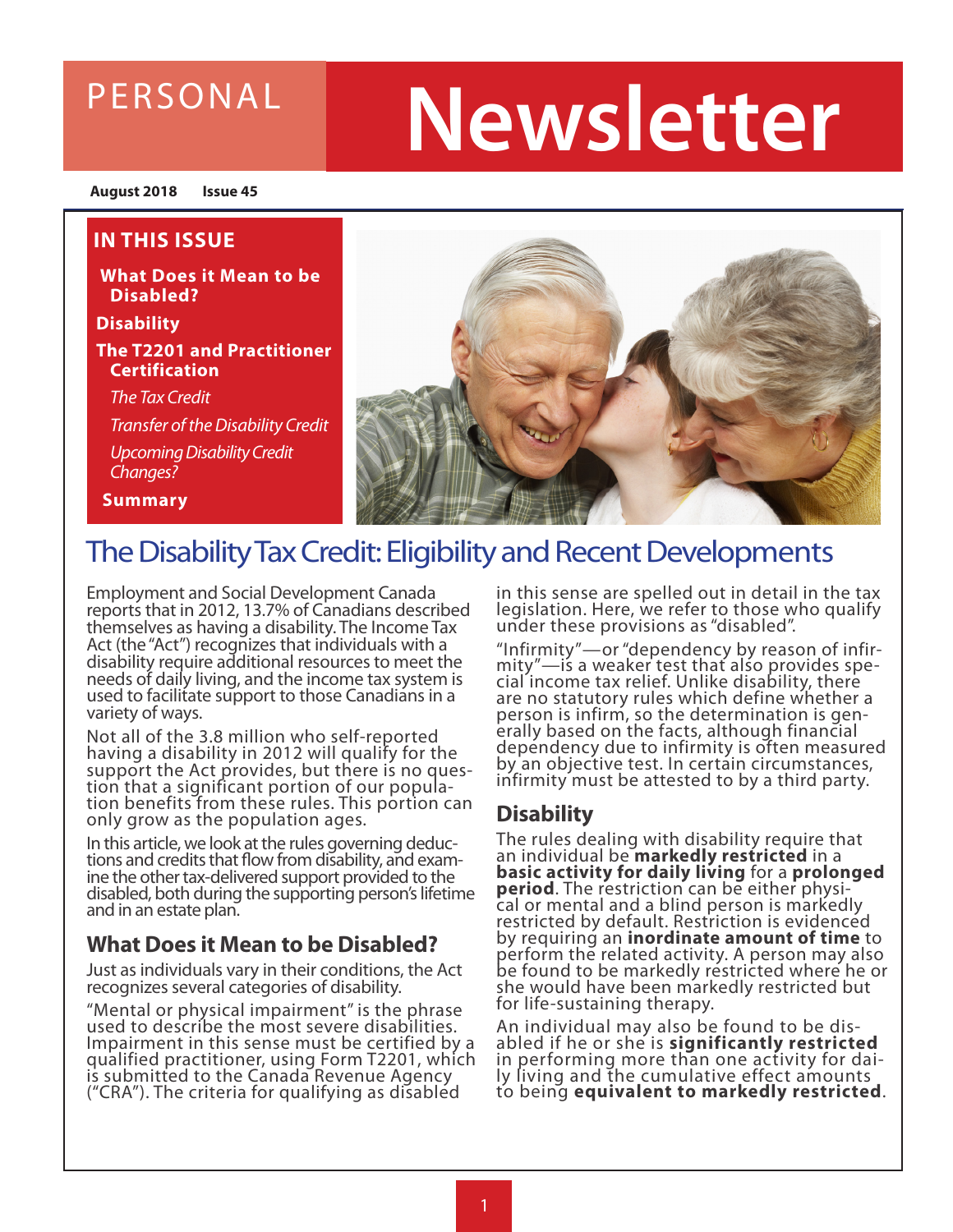# PERSONAL **Newsletter August 2018** Issue 45

A disability is considered to be prolonged if it is anticipated to last for a continuous period of 12 months.

The CRA has given some guidance in how it interprets these rules in practice:

- It is the CRA's view that time spent is inor-<br>dinate if the activity involved would not be undertaken if it were not for the fact that the activity is basic. On the T2201, time is considered to be inordinate if it is three times the normal time required to complete the activity.
- The determination of whether the disability is<br>prolonged must be made when the practitioner completes the certification (see below). If the practitioner is completing the certification after the person died, and death was less than 12 months after the onset of the condition, it cannot have been prolonged. However, if the patient dies within 12 months of onset, this alone will not indicate that the disability was not prolonged.
- The CRA believes that an individual is markedly restricted in performing an activity if the individual cannot perform it or takes an inordinate amount of time to perform it (i.e., 90% or more of the time).

#### **The T2201 and Practitioner Certification**

The T2201 form comes in two parts. Other than the introductory identification section, the form is to be completed by the practitioner certifying the disability.

The professional qualifications of a practitio- ner who is eligible to complete the form vary with the nature of the disability. For example, if the disability relates to hearing, either a<br>medical practitioner or audiologist is appropriate; if the impairment relates to elimina-<br>tion, only a medical practitioner will do. (The CRA accepts that fees paid to a practitioner for completing the T2201 qualify for the medical expense credit.)

In practice, it is not unusual to encounter individuals who clearly have prolonged and more or less debilitating problems but who do not qualify as disabled under these rules. This is particularly true for individuals who have a learning disability. These individuals may well be able to speak, hear, walk, dress themselves, and so on, but will also clearly need professional support for much of their lives. Generally, such individuals are not found to be disabled.

Another commonly encountered problem arises where the practitioner certifying the application does not read completely or does not understand the criteria, and fails to define a prolonged disability that will qualify. This can often be the case when dealing with a practitioner who is highly specialized and who views a patient through a fairly narrow lens. A process of back and forth with the CRA fol-<br>lows, not always ending in a way the taxpayer believes to be equitable.

The T2201 is to be filed with the return for the first year in which the disability credit is claimed. It is not necessary to wait until the return is filed to get approval and it is a good idea to file the T2201 in advance, so the CRA's views can be obtained before the related re- turn is filed.

#### *The Tax Credit*

The non-refundable disability tax credit can only be claimed for a person whose disability has been confirmed by the CRA on the submission of the certificate.

The basic credit is available to any disabled person. Where he or she has not turned 18 by the end of the taxation year, the basic credit is increased, but the increase is limited to the extent that amounts have been deducted with respect to the disabled person either as a child care expense or a disability support deduction or have been included in an amount claimed as a medical expense credit.

A rather convoluted rule denies the availability of the disability credit where a medical expense credit is claimed for attendant care or care in a nursing home for the disabled person. However, care payments of up to \$10,000 a year (\$20,000 in the year of death; collectively, the "dollar limit")—whether in a nursing home or not—can be included in a medical expenses credit claim without affecting the disability credit claim.

This rule merits a few comments.

First, although the description of attendant care which qualifies for the medical expense credit refers to total amounts **paid** for attendant care prets the provision as not affecting the disability credit so long as the amount **claimed** does not abled taxpayer who pays \$15,000 for qualifying attendant care but only includes \$10,000 in his or her medical expense credit claim is still able to claim the disability credit.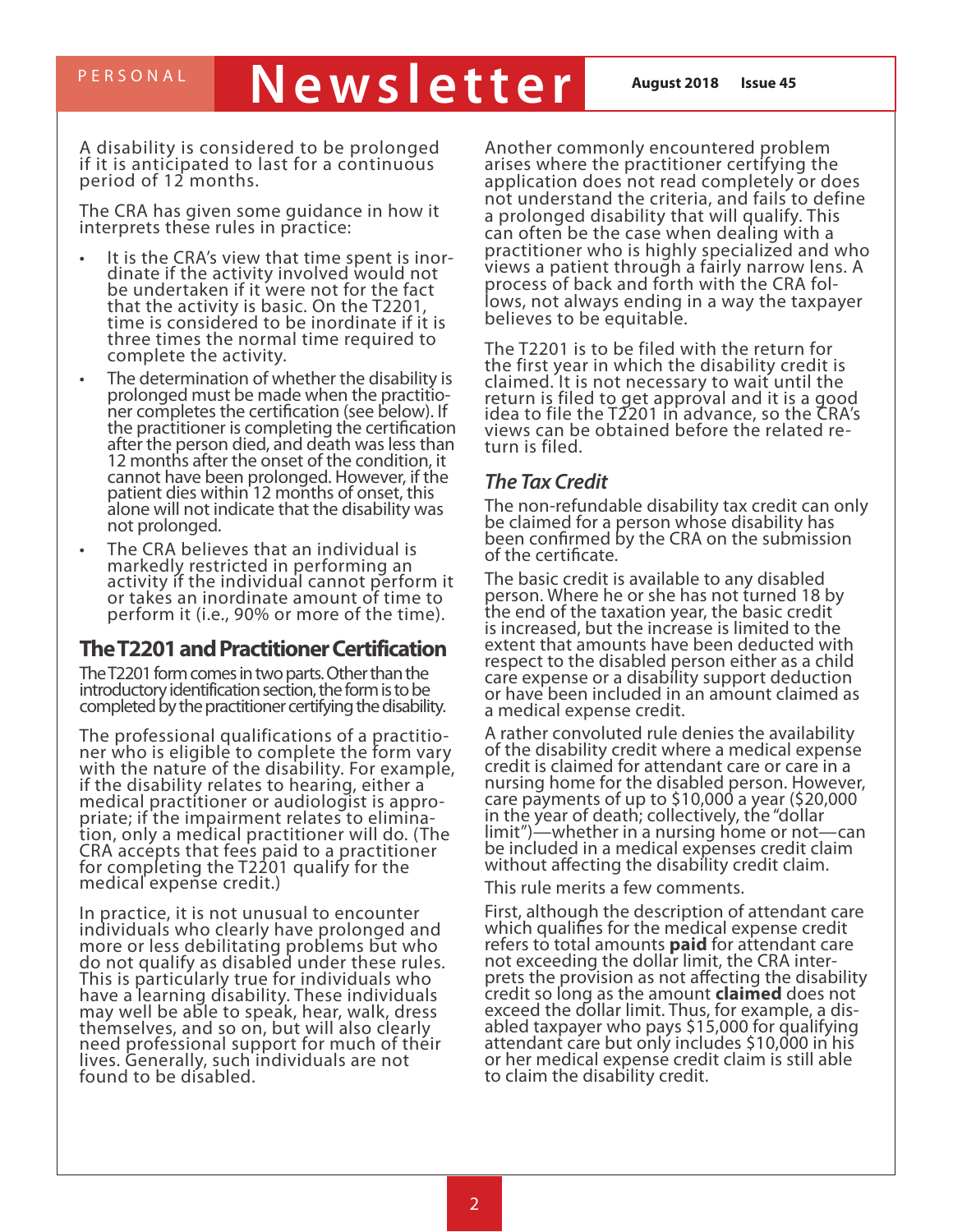# PERSONAL **Newsletter August 2018** Issue 45

Second, it is clear that where total payments for care exceed the total of the dollar limit and the amount on which the disability credit is<br>claimed, it is better to include the total payments for care in the medical credit and forgo the disability credit (which is optional—it need not be claimed in any given year). Certain other provisions allowing a medical expense credit for care—the general rule or in-home care—re-<br>quire that the care be full-time.

Finally, note that the medical credit is claimed by the person who pays for the attendant cáre and the cost will qualify if the patient re-<br>ceiving the care is the payer's spouse/partner ceiving the care is the payer's spouse/partner<br>or minor child.

#### *Transfer of the Disability Credit*

The disability credit can be transferred to an- other taxpayer, to the extent it is not needed to eliminate the tax of the disabled person.

The transfer can be made to the disabled person's spouse/partner. Note that attendant care up to the dollar limit can be claimed in the medical expense credit of the spouse who is not disabled and need not be used first against the tax of the disabled person.

The unused disability credit may be transferred es. Whether a transferee is a supporting person is a question of fact, turning both on the type of support given and on the disabled person's ability to provide for himself or herself.

This transfer is contingent on the supporting person having claimed a credit for the disabled person as equivalent-to-spouse, for home-care as a relative, or as a related dependent adult, or, if the disabled person's income eliminates these claims, on having been able to make a claim if the disabled person had no income.

The transfer is not permitted if the disabled person has a spouse and that spouse claims any personal credit with respect to the disabled person.

There is no requirement that the disabled per-<br>son file a return before the disability credit can be transferred. Where no return is filed, the CRA will normally seek supporting documentation from the transferee.

#### *Upcoming Changes to the Disability Credit?*

Following an increase in the number of disabili-<br>ty tax credit ("DTC") applications being rejected, the Senate Committee on Social Affairs, Science and Technology held three meetings and heard

the concerns of witnesses with respect to the structure and administration of the DTC and RD- SPs. The report was released on June 27, 2018. The report identifies several issues, including:

- the DTC being underutilized;
- people with certain types of disabilities have more difficulty claiming the credit;
- the DTC is administered in a way that is rigid, complicated, and costly;
- the criteria related to mental functioning are problematic;
- people with lifelong disabilities are required to periodically reapply for the DTC;
- the costs of completing the application are a significant barrier;
- more low-income/vulnerable people should be using RDSPs; and
- the DTC should not be the only gateway to the RDSP.

The report made numerous recommendations to significantly alter the rules and administration mends that the Minister of Finance revise the tax rules as follows:

- impairments in problem solving, goal set-<br>ting, and judgment need not be present together to be eligible;
- work be included as a basic activity of daily living;
- administrative quidance not clearly specified in the Income Tax Act be reviewed so that they better capture the realities of living with a severe disability and are not prohibitive;
- the lifelong nature of certain disabilities be recognized in such a way that taxpayers need not reapply for the credit;
- the period between when bond and grant contributions end and when an RDSP benefi- ciary can begin to make withdrawals (without having to repay the federal contributions) be reduced from ten years to five years;
- individuals who are not eligible for the DTC but are eligible for provincial/territorial dis- ability support payments should be eligible for the RDSP;
- the DTC be made a refundable credit; and
- the federal government should coordinate with the provinces/territories to ensure that income from the credit is exempt for the purposes of disability support eligibility.